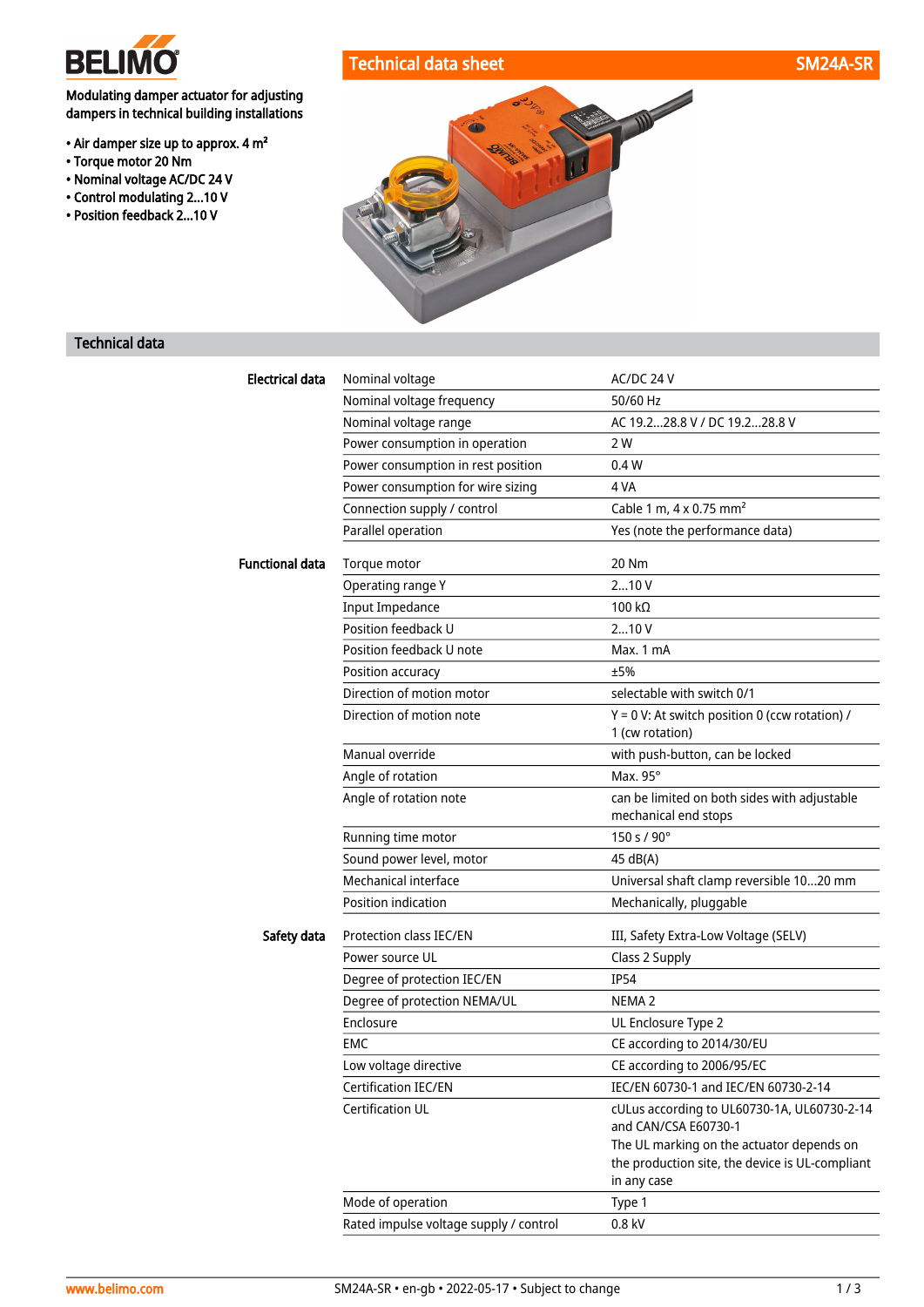

| <b>Technical data sheet</b> |  |  |  |  |  |
|-----------------------------|--|--|--|--|--|
|                             |  |  |  |  |  |
|                             |  |  |  |  |  |

| Safety data | Pollution degree    | 3                           |
|-------------|---------------------|-----------------------------|
|             | Ambient temperature | $-3050^{\circ}$ C           |
|             | Storage temperature | $-4080^{\circ}$ C           |
|             | Ambient humidity    | Max. 95% RH, non-condensing |
|             | Servicing           | maintenance-free            |
| Weight      | Weight              | $0.95$ kg                   |

# Safety notes

|                         |                   | This device has been designed for use in stationary heating, ventilation and air-conditioning<br>systems and must not be used outside the specified field of application, especially in aircraft or<br>in any other airborne means of transport.<br>Outdoor application: only possible in case that no (sea) water, snow, ice, insolation or<br>$\bullet$<br>aggressive gases interfere directly with the device and that it is ensured that the ambient<br>conditions remain within the thresholds according to the data sheet at any time.<br>• Only authorised specialists may carry out installation. All applicable legal or institutional<br>installation regulations must be complied during installation.<br>• The device may only be opened at the manufacturer's site. It does not contain any parts that<br>can be replaced or repaired by the user.<br>• Cables must not be removed from the device.<br>• To calculate the torque required, the specifications supplied by the damper manufacturers<br>concerning the cross-section, the design, the installation situation and the ventilation<br>conditions must be observed.<br>• The device contains electrical and electronic components and must not be disposed of as<br>household refuse. All locally valid regulations and requirements must be observed. |
|-------------------------|-------------------|--------------------------------------------------------------------------------------------------------------------------------------------------------------------------------------------------------------------------------------------------------------------------------------------------------------------------------------------------------------------------------------------------------------------------------------------------------------------------------------------------------------------------------------------------------------------------------------------------------------------------------------------------------------------------------------------------------------------------------------------------------------------------------------------------------------------------------------------------------------------------------------------------------------------------------------------------------------------------------------------------------------------------------------------------------------------------------------------------------------------------------------------------------------------------------------------------------------------------------------------------------------------------------------------------------------------------------|
| <b>Product features</b> |                   |                                                                                                                                                                                                                                                                                                                                                                                                                                                                                                                                                                                                                                                                                                                                                                                                                                                                                                                                                                                                                                                                                                                                                                                                                                                                                                                                |
|                         | Mode of operation | The actuator is connected with a standard control signal of 010 V and drives to the position<br>defined by the control signal. Measuring voltage U serves for the electrical display of the<br>damper position 0100% and as control signal for other actuators.                                                                                                                                                                                                                                                                                                                                                                                                                                                                                                                                                                                                                                                                                                                                                                                                                                                                                                                                                                                                                                                                |
|                         |                   | Simple direct mounting Simple direct mounting on the damper shaft with a universal shaft clamp supplied with an anti-                                                                                                                                                                                                                                                                                                                                                                                                                                                                                                                                                                                                                                                                                                                                                                                                                                                                                                                                                                                                                                                                                                                                                                                                          |

| Simple direct mounting | Simple direct mounting on the damper shaft with a universal shaft clamp, supplied with an anti-<br>rotation device to prevent the actuator from rotating. |
|------------------------|-----------------------------------------------------------------------------------------------------------------------------------------------------------|
| Manual override        | Manual override with push-button possible (the gear is disengaged for as long as the button is<br>pressed or remains locked).                             |

| Adjustable angle of rotation | Adjustable angle of rotation with mechanical end stops.                                                                 |
|------------------------------|-------------------------------------------------------------------------------------------------------------------------|
| High functional reliability  | The actuator is overload protected, requires no limit switches and automatically stops when the<br>end stop is reached. |

### Accessories

| <b>Electrical accessories</b> | <b>Description</b>                                        | Type              |
|-------------------------------|-----------------------------------------------------------|-------------------|
|                               | Auxiliary switch 1 x SPDT add-on                          | S1A               |
|                               | Auxiliary switch 2 x SPDT add-on                          | S <sub>2</sub> A  |
|                               | Feedback potentiometer 140 $\Omega$ add-on                | P140A             |
|                               | Feedback potentiometer 200 $\Omega$ add-on                | <b>P200A</b>      |
|                               | Feedback potentiometer 500 $\Omega$ add-on                | <b>P500A</b>      |
|                               | Feedback potentiometer 1 k $\Omega$ add-on                | P1000A            |
|                               | Feedback potentiometer 2.8 k $\Omega$ add-on              | P2800A            |
|                               | Feedback potentiometer 5 k $\Omega$ add-on                | <b>P5000A</b>     |
|                               | Feedback potentiometer 10 kΩ add-on                       | P10000A           |
|                               | Signal converter voltage/current 100 kΩ Supply AC/DC 24 V | Z-UIC             |
|                               | Positioner for wall mounting                              | SGA24             |
|                               | Positioner for built-in mounting                          | SGE24             |
|                               | Positioner for front-panel mounting                       | SGF <sub>24</sub> |
|                               | Positioner for wall mounting                              | <b>CRP24-B1</b>   |